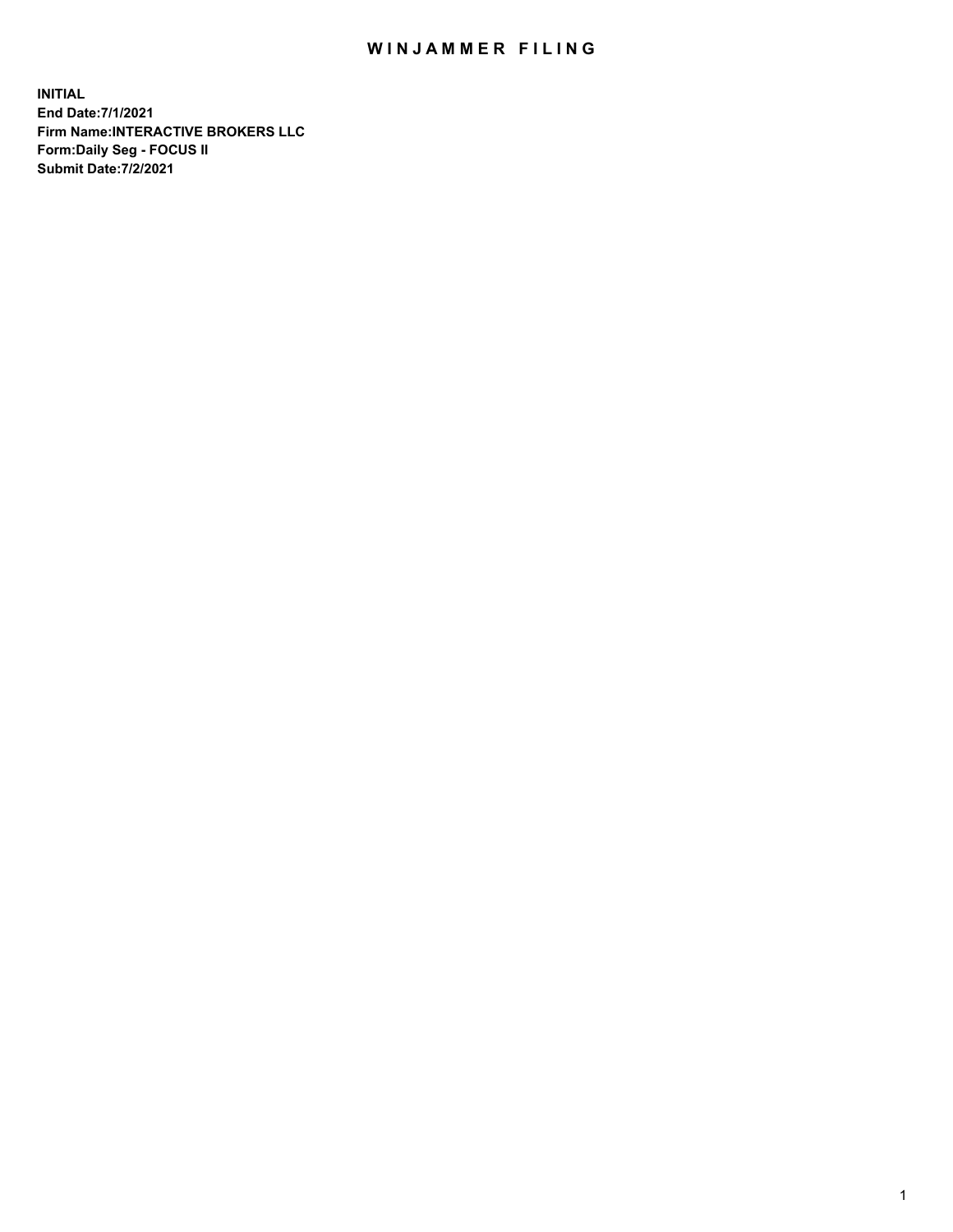**INITIAL End Date:7/1/2021 Firm Name:INTERACTIVE BROKERS LLC Form:Daily Seg - FOCUS II Submit Date:7/2/2021 Daily Segregation - Cover Page**

| Name of Company                                                                                                                                                                                                                                                                                                                | <b>INTERACTIVE BROKERS LLC</b>                                                                  |
|--------------------------------------------------------------------------------------------------------------------------------------------------------------------------------------------------------------------------------------------------------------------------------------------------------------------------------|-------------------------------------------------------------------------------------------------|
| <b>Contact Name</b>                                                                                                                                                                                                                                                                                                            | <b>James Menicucci</b>                                                                          |
| <b>Contact Phone Number</b>                                                                                                                                                                                                                                                                                                    | 203-618-8085                                                                                    |
| <b>Contact Email Address</b>                                                                                                                                                                                                                                                                                                   | jmenicucci@interactivebrokers.c<br>om                                                           |
| FCM's Customer Segregated Funds Residual Interest Target (choose one):<br>a. Minimum dollar amount: ; or<br>b. Minimum percentage of customer segregated funds required:% ; or<br>c. Dollar amount range between: and; or<br>d. Percentage range of customer segregated funds required between:% and%.                         | $\overline{\mathbf{0}}$<br>$\overline{\mathbf{0}}$<br>155,000,000 245,000,000<br>0 <sub>0</sub> |
| FCM's Customer Secured Amount Funds Residual Interest Target (choose one):<br>a. Minimum dollar amount: ; or<br>b. Minimum percentage of customer secured funds required:%; or<br>c. Dollar amount range between: and; or<br>d. Percentage range of customer secured funds required between:% and%.                            | $\overline{\mathbf{0}}$<br>$\mathbf 0$<br>80,000,000 120,000,000<br>0 <sub>0</sub>              |
| FCM's Cleared Swaps Customer Collateral Residual Interest Target (choose one):<br>a. Minimum dollar amount: ; or<br>b. Minimum percentage of cleared swaps customer collateral required:% ; or<br>c. Dollar amount range between: and; or<br>d. Percentage range of cleared swaps customer collateral required between:% and%. | <u>0</u><br>$\underline{\mathbf{0}}$<br>0 <sub>0</sub><br>0 <sub>0</sub>                        |

Attach supporting documents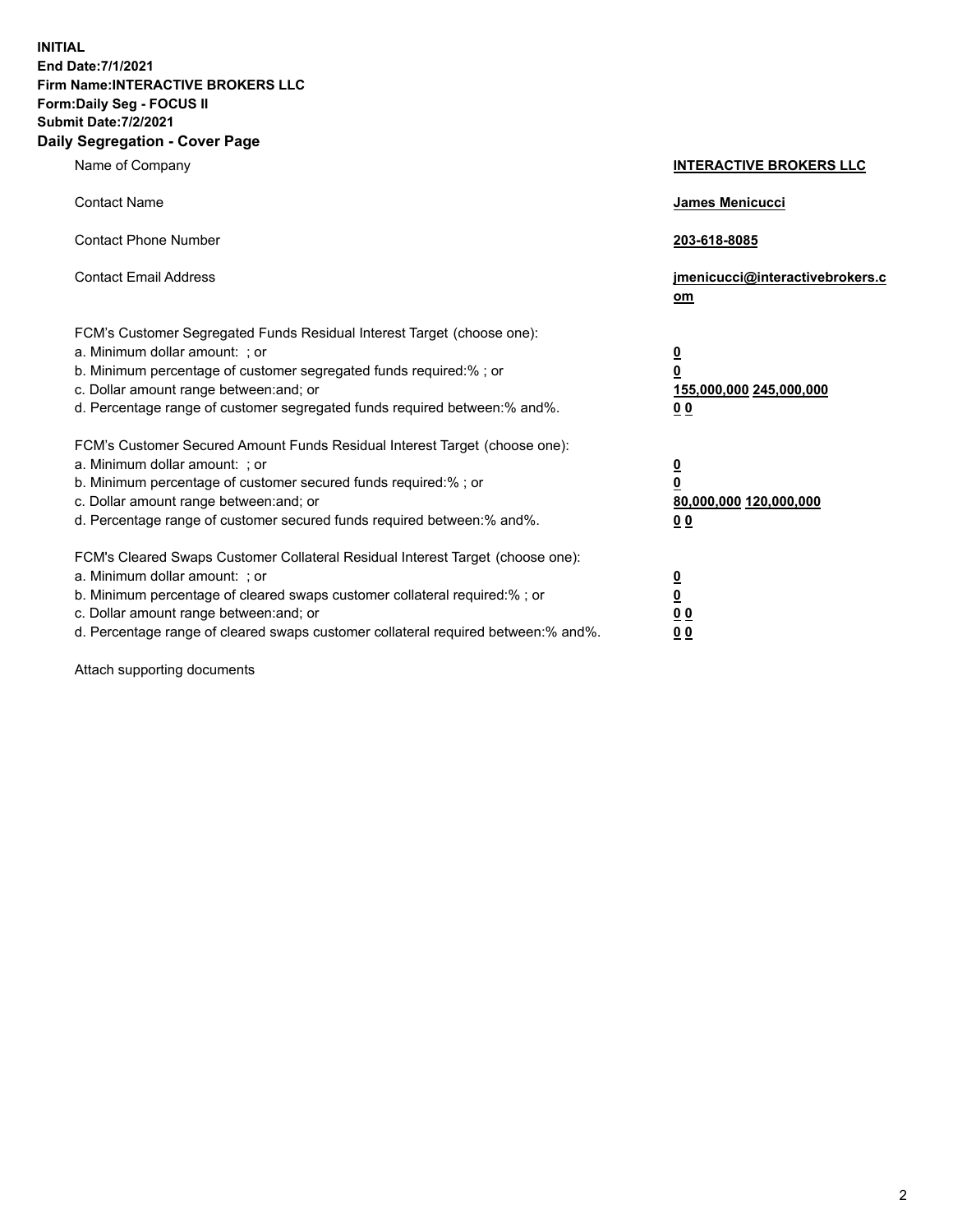**INITIAL End Date:7/1/2021 Firm Name:INTERACTIVE BROKERS LLC Form:Daily Seg - FOCUS II Submit Date:7/2/2021 Daily Segregation - Secured Amounts**

|     | Foreign Futures and Foreign Options Secured Amounts                                         |                                         |
|-----|---------------------------------------------------------------------------------------------|-----------------------------------------|
|     | Amount required to be set aside pursuant to law, rule or regulation of a foreign            | $0$ [7305]                              |
|     | government or a rule of a self-regulatory organization authorized thereunder                |                                         |
| 1.  | Net ledger balance - Foreign Futures and Foreign Option Trading - All Customers             |                                         |
|     | A. Cash                                                                                     | 514,714,716 [7315]                      |
|     | B. Securities (at market)                                                                   | $0$ [7317]                              |
| 2.  | Net unrealized profit (loss) in open futures contracts traded on a foreign board of trade   | -5,701,878 [7325]                       |
| 3.  | Exchange traded options                                                                     |                                         |
|     | a. Market value of open option contracts purchased on a foreign board of trade              | 99,948 [7335]                           |
|     | b. Market value of open contracts granted (sold) on a foreign board of trade                | $-6,003$ [7337]                         |
| 4.  | Net equity (deficit) (add lines 1. 2. and 3.)                                               | 509,106,783 [7345]                      |
| 5.  | Account liquidating to a deficit and account with a debit balances - gross amount           | 4,640 [7351]                            |
|     | Less: amount offset by customer owned securities                                            | 0 [7352] 4,640 [7354]                   |
| 6.  | Amount required to be set aside as the secured amount - Net Liquidating Equity              | 509,111,423 [7355]                      |
|     | Method (add lines 4 and 5)                                                                  |                                         |
| 7.  | Greater of amount required to be set aside pursuant to foreign jurisdiction (above) or line | 509,111,423 [7360]                      |
|     | 6.                                                                                          |                                         |
|     | FUNDS DEPOSITED IN SEPARATE REGULATION 30.7 ACCOUNTS                                        |                                         |
| 1.  | Cash in banks                                                                               |                                         |
|     | A. Banks located in the United States                                                       | 58,254,620 [7500]                       |
|     | B. Other banks qualified under Regulation 30.7                                              | 0 [7520] 58,254,620 [7530]              |
| 2.  | Securities                                                                                  |                                         |
|     | A. In safekeeping with banks located in the United States                                   | 299,979,000 [7540]                      |
|     | B. In safekeeping with other banks qualified under Regulation 30.7                          | 0 [7560] 299,979,000 [7570]             |
| 3.  | Equities with registered futures commission merchants                                       |                                         |
|     | A. Cash                                                                                     | $0$ [7580]                              |
|     | <b>B.</b> Securities                                                                        | $0$ [7590]                              |
|     | C. Unrealized gain (loss) on open futures contracts                                         | $0$ [7600]                              |
|     | D. Value of long option contracts                                                           | $0$ [7610]                              |
|     | E. Value of short option contracts                                                          | 0 [7615] 0 [7620]                       |
| 4.  | Amounts held by clearing organizations of foreign boards of trade                           |                                         |
|     | A. Cash                                                                                     | $0$ [7640]                              |
|     | <b>B.</b> Securities                                                                        | $0$ [7650]                              |
|     | C. Amount due to (from) clearing organization - daily variation                             | $0$ [7660]                              |
|     | D. Value of long option contracts                                                           | $0$ [7670]                              |
|     | E. Value of short option contracts                                                          | 0 [7675] 0 [7680]                       |
| 5.  | Amounts held by members of foreign boards of trade                                          |                                         |
|     | A. Cash                                                                                     | 276,477,617 [7700]                      |
|     | <b>B.</b> Securities                                                                        | $0$ [7710]                              |
|     | C. Unrealized gain (loss) on open futures contracts                                         | 4,382,997 [7720]                        |
|     | D. Value of long option contracts                                                           | 99,948 [7730]                           |
|     | E. Value of short option contracts                                                          | <u>-6,003</u> [7735] 272,188,565 [7740] |
| 6.  | Amounts with other depositories designated by a foreign board of trade                      | $0$ [7760]                              |
| 7.  | Segregated funds on hand                                                                    | $0$ [7765]                              |
| 8.  | Total funds in separate section 30.7 accounts                                               | 630,422,185 [7770]                      |
| 9.  | Excess (deficiency) Set Aside for Secured Amount (subtract line 7 Secured Statement         | 121,310,762 <sup>[7380]</sup>           |
|     | Page 1 from Line 8)                                                                         |                                         |
| 10. | Management Target Amount for Excess funds in separate section 30.7 accounts                 | 80,000,000 [7780]                       |
| 11. | Excess (deficiency) funds in separate 30.7 accounts over (under) Management Target          | 41,310,762 [7785]                       |
|     |                                                                                             |                                         |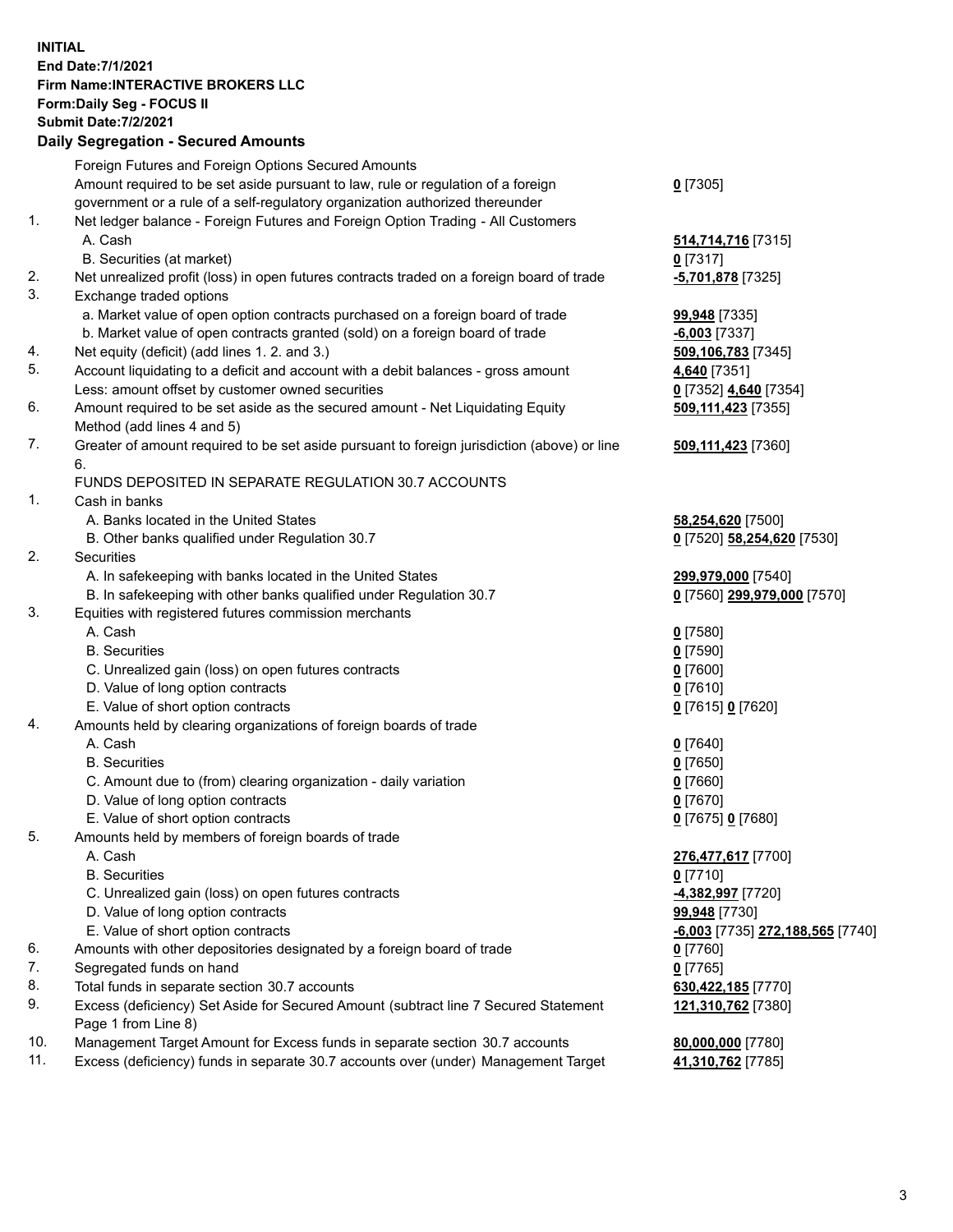**INITIAL End Date:7/1/2021 Firm Name:INTERACTIVE BROKERS LLC Form:Daily Seg - FOCUS II Submit Date:7/2/2021 Daily Segregation - Segregation Statement** SEGREGATION REQUIREMENTS(Section 4d(2) of the CEAct) 1. Net ledger balance A. Cash **6,638,119,271** [7010] B. Securities (at market) **0** [7020] 2. Net unrealized profit (loss) in open futures contracts traded on a contract market **119,302,471** [7030] 3. Exchange traded options A. Add market value of open option contracts purchased on a contract market **296,983,237** [7032] B. Deduct market value of open option contracts granted (sold) on a contract market **-243,881,371** [7033] 4. Net equity (deficit) (add lines 1, 2 and 3) **6,810,523,608** [7040] 5. Accounts liquidating to a deficit and accounts with debit balances - gross amount **1,243,400** [7045] Less: amount offset by customer securities **0** [7047] **1,243,400** [7050] 6. Amount required to be segregated (add lines 4 and 5) **6,811,767,008** [7060] FUNDS IN SEGREGATED ACCOUNTS 7. Deposited in segregated funds bank accounts A. Cash **1,345,531,819** [7070] B. Securities representing investments of customers' funds (at market) **3,329,869,850** [7080] C. Securities held for particular customers or option customers in lieu of cash (at market) **0** [7090] 8. Margins on deposit with derivatives clearing organizations of contract markets A. Cash **1,986,236,528** [7100] B. Securities representing investments of customers' funds (at market) **291,474,728** [7110] C. Securities held for particular customers or option customers in lieu of cash (at market) **0** [7120] 9. Net settlement from (to) derivatives clearing organizations of contract markets **8,837,617** [7130] 10. Exchange traded options A. Value of open long option contracts **296,493,137** [7132] B. Value of open short option contracts **-243,503,867** [7133] 11. Net equities with other FCMs A. Net liquidating equity **0** [7140] B. Securities representing investments of customers' funds (at market) **0** [7160] C. Securities held for particular customers or option customers in lieu of cash (at market) **0** [7170] 12. Segregated funds on hand **0** [7150] 13. Total amount in segregation (add lines 7 through 12) **7,014,939,812** [7180] 14. Excess (deficiency) funds in segregation (subtract line 6 from line 13) **203,172,804** [7190] 15. Management Target Amount for Excess funds in segregation **155,000,000** [7194]

16. Excess (deficiency) funds in segregation over (under) Management Target Amount Excess

**48,172,804** [7198]